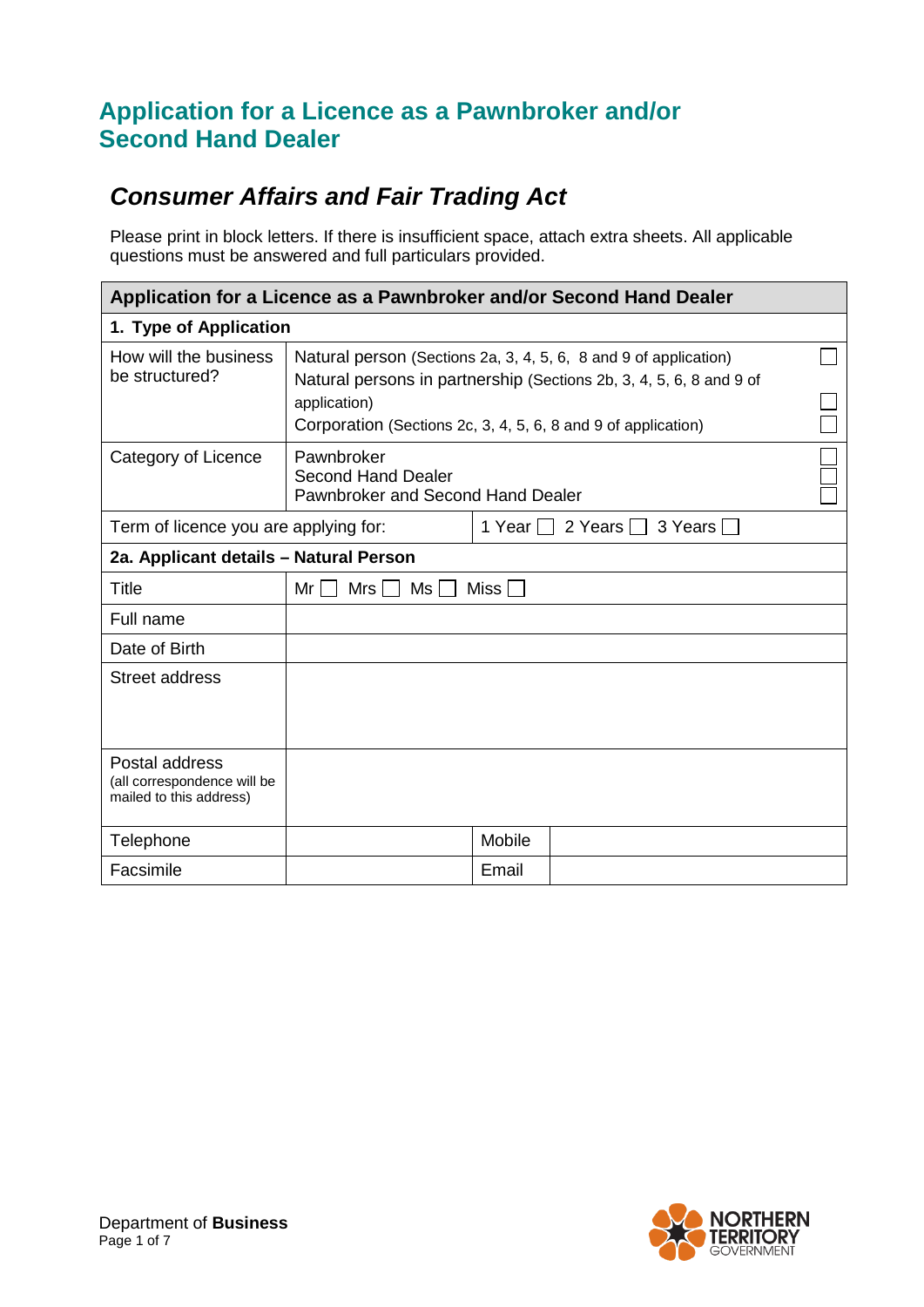| Application for a Licence as a Pawnbroker and/or Second Hand Dealer                                |                                                           |  |  |  |  |  |
|----------------------------------------------------------------------------------------------------|-----------------------------------------------------------|--|--|--|--|--|
| 2b. Applicant details - Partnership                                                                |                                                           |  |  |  |  |  |
| Full name of each partner (if space is insufficient, please provide information as an attachment)  |                                                           |  |  |  |  |  |
| <b>Title</b><br>a.                                                                                 | $Ms \Box$<br>Mrs $\Box$<br>Miss <sup>[</sup><br>$Mr \Box$ |  |  |  |  |  |
| Full name                                                                                          |                                                           |  |  |  |  |  |
| <b>Title</b><br>b.                                                                                 | Mr <sub>l</sub><br>Mrs<br>Ms<br><b>Miss</b>               |  |  |  |  |  |
| Full name                                                                                          |                                                           |  |  |  |  |  |
| <b>Title</b><br>C.                                                                                 | Ms<br><b>Miss</b><br>Mr I<br>Mrs                          |  |  |  |  |  |
| Full name                                                                                          |                                                           |  |  |  |  |  |
| <b>Title</b><br>d.                                                                                 | $Mrs$ $Ms$<br>Miss<br>$Mr$ $ $                            |  |  |  |  |  |
| Full name                                                                                          |                                                           |  |  |  |  |  |
| <b>Business address</b>                                                                            |                                                           |  |  |  |  |  |
| Postal address<br>(all correspondence<br>will be mailed to this<br>address)                        |                                                           |  |  |  |  |  |
| Telephone                                                                                          | Mobile                                                    |  |  |  |  |  |
| Facsimile                                                                                          | Email                                                     |  |  |  |  |  |
| 2c. Applicant details - Corporation                                                                |                                                           |  |  |  |  |  |
| Corporation name                                                                                   |                                                           |  |  |  |  |  |
| <b>ACN</b>                                                                                         |                                                           |  |  |  |  |  |
| <b>Registered Office</b><br>address                                                                |                                                           |  |  |  |  |  |
| Postal address<br>(all correspondence will<br>be mailed to this<br>address)                        |                                                           |  |  |  |  |  |
| Telephone                                                                                          | Mobile                                                    |  |  |  |  |  |
| Facsimile                                                                                          | Email                                                     |  |  |  |  |  |
| Full name of each director (if space is insufficient, please provide information as an attachment) |                                                           |  |  |  |  |  |
| <b>Title</b><br>a.                                                                                 | Mr<br>Mrs<br>Ms<br>Miss <sup>1</sup>                      |  |  |  |  |  |
| Full name                                                                                          |                                                           |  |  |  |  |  |
| <b>Title</b><br>b.                                                                                 | Mrs $\Box$<br>$Ms$ $\Box$<br>Miss $\Box$<br>$Mr$ $\Box$   |  |  |  |  |  |
| Full name                                                                                          |                                                           |  |  |  |  |  |
| <b>Title</b><br>C.                                                                                 | Mr <sub>l</sub><br>$Mrs$ $\lceil$<br>Ms<br>Miss $\Box$    |  |  |  |  |  |
| Full name                                                                                          |                                                           |  |  |  |  |  |
| <b>Title</b><br>d.                                                                                 | Mrs  <br>Ms <br>Miss $\square$<br>Mr <sub>l</sub>         |  |  |  |  |  |
| Full name                                                                                          |                                                           |  |  |  |  |  |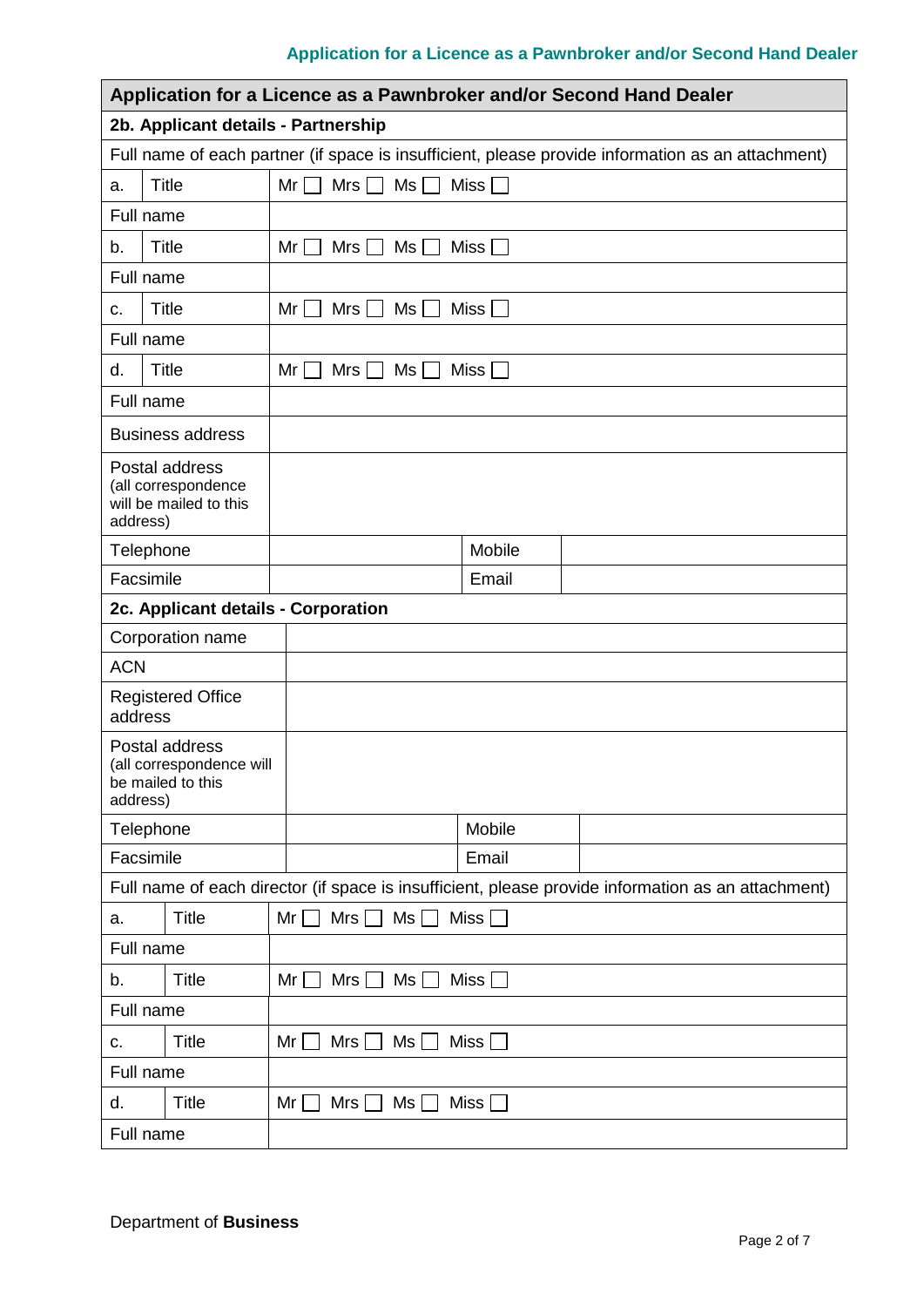|                                                                                                                                                                                                                                      | Application for a Licence as a Pawnbroker and/or Second Hand Dealer |                |  |            |           |
|--------------------------------------------------------------------------------------------------------------------------------------------------------------------------------------------------------------------------------------|---------------------------------------------------------------------|----------------|--|------------|-----------|
| 3. Business details                                                                                                                                                                                                                  |                                                                     |                |  |            |           |
| <b>Business name</b>                                                                                                                                                                                                                 |                                                                     |                |  |            |           |
| <b>Business number</b>                                                                                                                                                                                                               |                                                                     |                |  |            |           |
| Date of Registration                                                                                                                                                                                                                 |                                                                     |                |  |            |           |
| <b>Business address</b>                                                                                                                                                                                                              |                                                                     |                |  |            |           |
| Storage premises                                                                                                                                                                                                                     |                                                                     |                |  |            |           |
| Name of Manager                                                                                                                                                                                                                      |                                                                     |                |  |            |           |
| Date of Birth                                                                                                                                                                                                                        |                                                                     | Place of Birth |  |            |           |
| <b>Residential address</b><br>of manager                                                                                                                                                                                             |                                                                     |                |  |            |           |
| Telephone                                                                                                                                                                                                                            |                                                                     | Mobile         |  |            |           |
| Email                                                                                                                                                                                                                                |                                                                     |                |  |            |           |
| 3a. Details of other places of business                                                                                                                                                                                              |                                                                     |                |  |            |           |
| location?                                                                                                                                                                                                                            | Does the applicant intent to carry on business from more than one   |                |  | Yes $\Box$ | $No \Box$ |
| If yes, please provide the following details for each location to be registered and the name of the<br>Manager (if you have more than one place of business, please supply all the details on a separate sheet<br>as an attachment). |                                                                     |                |  |            |           |
| <b>Business name</b>                                                                                                                                                                                                                 |                                                                     |                |  |            |           |
| <b>Business number</b>                                                                                                                                                                                                               |                                                                     |                |  |            |           |
| Date of Registration                                                                                                                                                                                                                 |                                                                     |                |  |            |           |
| <b>Business address</b>                                                                                                                                                                                                              |                                                                     |                |  |            |           |
| Storage premises                                                                                                                                                                                                                     |                                                                     |                |  |            |           |
| Name of Manager                                                                                                                                                                                                                      |                                                                     |                |  |            |           |
| Date of Birth                                                                                                                                                                                                                        |                                                                     | Place of Birth |  |            |           |
| <b>Residential address</b><br>of manager                                                                                                                                                                                             |                                                                     |                |  |            |           |
| Telephone                                                                                                                                                                                                                            |                                                                     | Mobile         |  |            |           |
| Email                                                                                                                                                                                                                                |                                                                     |                |  |            |           |
| 4. Referees                                                                                                                                                                                                                          |                                                                     |                |  |            |           |
| <b>Full Name</b>                                                                                                                                                                                                                     |                                                                     |                |  |            |           |
| <b>Address</b>                                                                                                                                                                                                                       |                                                                     |                |  |            |           |
| Occupation                                                                                                                                                                                                                           |                                                                     |                |  |            |           |
| <b>Full Name</b>                                                                                                                                                                                                                     |                                                                     |                |  |            |           |
| <b>Address</b>                                                                                                                                                                                                                       |                                                                     |                |  |            |           |
| Occupation                                                                                                                                                                                                                           |                                                                     |                |  |            |           |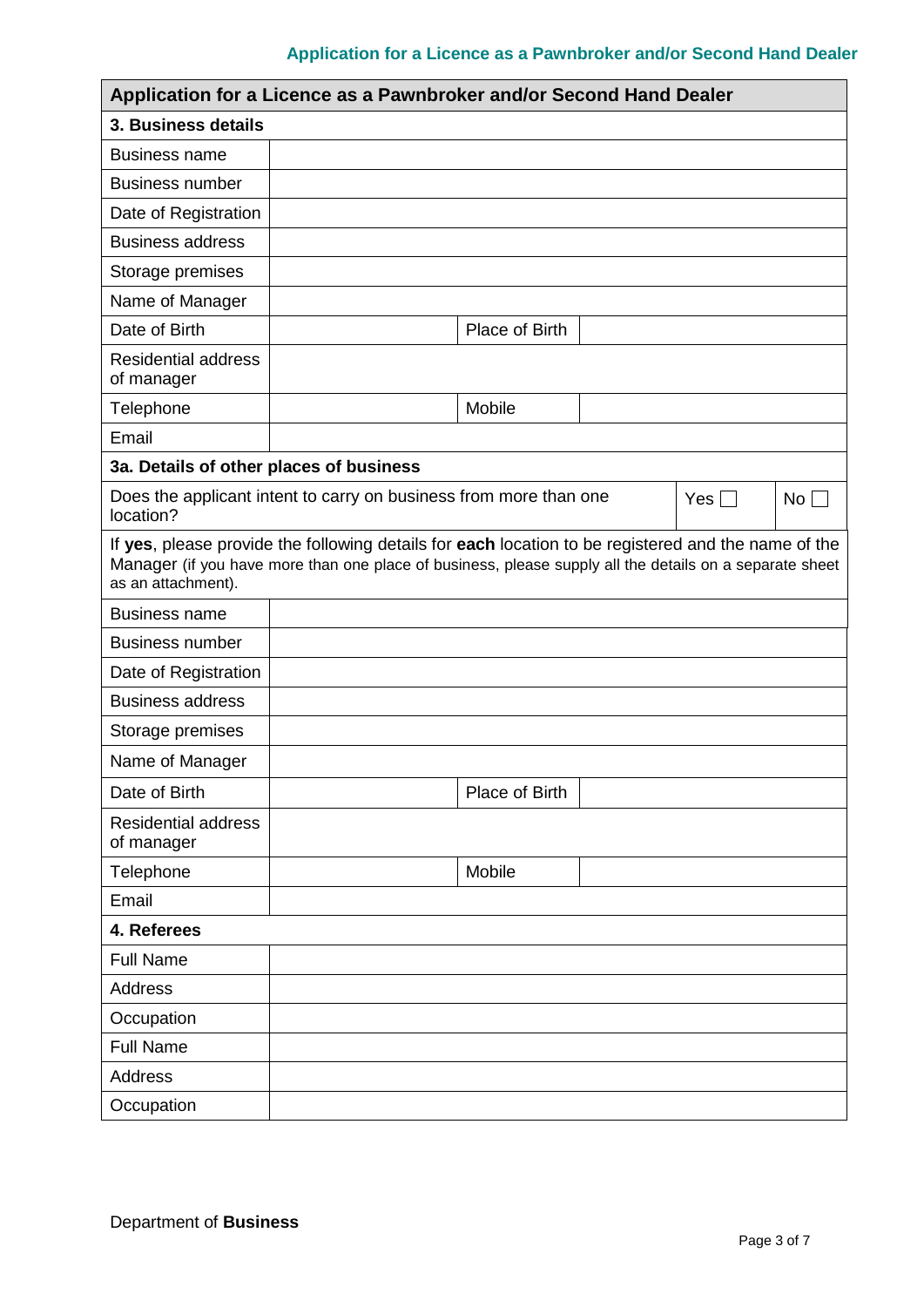| Application for a Licence as a Pawnbroker and/or Second Hand Dealer                                                                                                                                                                                                                                                                 |     |                 |  |  |  |  |
|-------------------------------------------------------------------------------------------------------------------------------------------------------------------------------------------------------------------------------------------------------------------------------------------------------------------------------------|-----|-----------------|--|--|--|--|
| 5. Disclosure                                                                                                                                                                                                                                                                                                                       |     |                 |  |  |  |  |
| Please complete the following questions. If you answer YES to any of the questions, please<br>provide full details on a separate sheet as an attachment.<br>With respect to any person associated with this application, has he/she:                                                                                                |     |                 |  |  |  |  |
| 1. Ever been convicted, fined or disqualified by any Court, Tribunal,<br>$Yes \Box$<br>Board or other Authority in respect of any business or other dealings in<br>the Northern Territory or elsewhere or been a member of a company<br>so dealt with?                                                                              |     |                 |  |  |  |  |
| 2. Been convicted of an offence(s) involving dishonesty, fraud, stealing in<br>Yes<br>the 10 years preceding the date of application? If yes, please provide<br>the relevant date(s), jurisdictions(s) and sentence(s).                                                                                                             |     |                 |  |  |  |  |
| 3. Been declared bankrupt or assigned the person's estate for the benefit<br>of his or her creditors? If yes, please give date(s) and jurisdiction(s).                                                                                                                                                                              | Yes | $No \Box$       |  |  |  |  |
| Held a position as secretary or director in any company which has<br>4.<br>been wound up or placed under a receiver or official manager, or<br>which has entered into a scheme or arrangement with its creditors?                                                                                                                   | Yes | $No$ $\Box$     |  |  |  |  |
| 5. Been known by any other name?                                                                                                                                                                                                                                                                                                    | Yes | No <sub>1</sub> |  |  |  |  |
| <b>6. Supporting documents</b>                                                                                                                                                                                                                                                                                                      |     |                 |  |  |  |  |
| The following documents are required to be lodged with this application.                                                                                                                                                                                                                                                            |     |                 |  |  |  |  |
| Current company extract (in case of a Corporation)                                                                                                                                                                                                                                                                                  |     |                 |  |  |  |  |
| Business name extract (as applicable)                                                                                                                                                                                                                                                                                               |     |                 |  |  |  |  |
| Current photographic identification of each person associated with this application<br>(driver's licence or passport or birth certificate). Must be over 18 years of age.                                                                                                                                                           |     |                 |  |  |  |  |
| Evidence of lodgement of National Police History Name Check for each person<br>associated with this application including the proposed manager. Please note that<br>applications will not be processed until receipt of the National Police History Name<br>Check. The application must be lodged at the Territory Business Centre. |     |                 |  |  |  |  |
| Two written referee statements stating that the director(s) are fit and proper persons to<br>be a pawnbroker and/or second hand dealer or manager.                                                                                                                                                                                  |     |                 |  |  |  |  |
| Statements relating to the material and financial resources of the applicant(s). In the<br>case of a new corporation provide details of the material and financial resources of<br>each applicant director.                                                                                                                         |     |                 |  |  |  |  |
| A description of the proposed business operations or a business plan.                                                                                                                                                                                                                                                               |     |                 |  |  |  |  |
| Proof of ownership, copy of lease of premises or letter of consent/approval of owner to<br>run a pawnbroker/second hand dealership at the nominated address.                                                                                                                                                                        |     |                 |  |  |  |  |
| Details of secure storage area for proposed pawnbrokers goods.                                                                                                                                                                                                                                                                      |     |                 |  |  |  |  |
| Copy of the newspaper advertisement published in a newspaper circulating throughout<br>the Northern Territory advertising your proposal to carry on business as a<br>pawnbroker/second hand dealer. (Refer to the pro forma advertisement at the end of<br>the form.)                                                               |     |                 |  |  |  |  |
| 7. Privacy Statement                                                                                                                                                                                                                                                                                                                |     |                 |  |  |  |  |
| The Department of Business complies with the Information Privacy Principles scheduled to the<br>Information Act.                                                                                                                                                                                                                    |     |                 |  |  |  |  |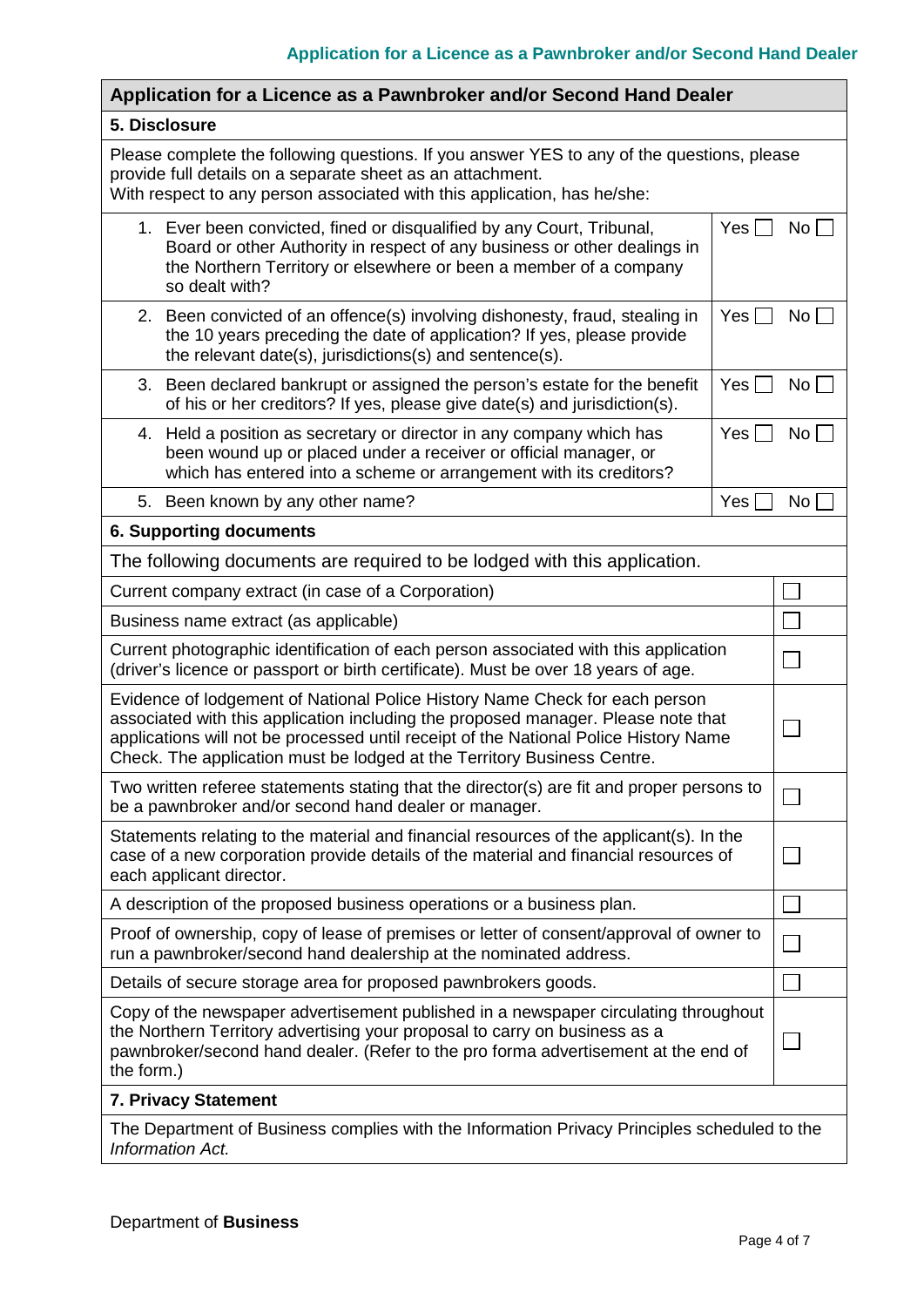| Application for a Licence as a Pawnbroker and/or Second Hand Dealer                                                                                                                                                                                                                                                                                                                                                                                                                                                       |  |                                  |  |  |  |  |           |  |         |
|---------------------------------------------------------------------------------------------------------------------------------------------------------------------------------------------------------------------------------------------------------------------------------------------------------------------------------------------------------------------------------------------------------------------------------------------------------------------------------------------------------------------------|--|----------------------------------|--|--|--|--|-----------|--|---------|
| 8. Unattested Declaration under the Oaths, Affidavits and Declarations Act                                                                                                                                                                                                                                                                                                                                                                                                                                                |  |                                  |  |  |  |  |           |  |         |
| I (insert name):                                                                                                                                                                                                                                                                                                                                                                                                                                                                                                          |  |                                  |  |  |  |  |           |  |         |
| Of (insert<br>address):                                                                                                                                                                                                                                                                                                                                                                                                                                                                                                   |  |                                  |  |  |  |  | Postcode  |  |         |
| solemnly and sincerely declare that:<br>1. all statements and information contained in this application for the purpose of obtaining a<br>licence under the Consumer Affairs and Fair Trading Act are true and correct to the best<br>of my knowledge;<br>2. I have read and understood the information contained in this application;<br>and I further state that:<br>3. this declaration is true and correct; and<br>I know that it is an offence to make a declaration that is false in any material particular.<br>4. |  |                                  |  |  |  |  |           |  |         |
| This declaration is made at<br>(Place)                                                                                                                                                                                                                                                                                                                                                                                                                                                                                    |  |                                  |  |  |  |  | On (Date) |  |         |
| Signature of Applicant                                                                                                                                                                                                                                                                                                                                                                                                                                                                                                    |  |                                  |  |  |  |  |           |  |         |
| Note: A person wilfully making a false statement in a statutory declaration is guilty of a crime<br>and is liable to a penalty or imprisonment, or both.                                                                                                                                                                                                                                                                                                                                                                  |  |                                  |  |  |  |  |           |  |         |
| 9. Payment options                                                                                                                                                                                                                                                                                                                                                                                                                                                                                                        |  |                                  |  |  |  |  |           |  |         |
| Contact your local Territory Business Centre for the relevant schedule of fees.                                                                                                                                                                                                                                                                                                                                                                                                                                           |  |                                  |  |  |  |  |           |  |         |
| <b>Cash - Territory Business Centre</b>                                                                                                                                                                                                                                                                                                                                                                                                                                                                                   |  |                                  |  |  |  |  |           |  |         |
| Cheque - payable to RTM (Receiver to Territory Money)                                                                                                                                                                                                                                                                                                                                                                                                                                                                     |  |                                  |  |  |  |  |           |  |         |
| Credit card $\Box$                                                                                                                                                                                                                                                                                                                                                                                                                                                                                                        |  | Visa $\Box$<br>MasterCard $\Box$ |  |  |  |  |           |  |         |
| <b>Credit Card number</b>                                                                                                                                                                                                                                                                                                                                                                                                                                                                                                 |  |                                  |  |  |  |  |           |  |         |
| <b>Expiry</b>                                                                                                                                                                                                                                                                                                                                                                                                                                                                                                             |  |                                  |  |  |  |  |           |  |         |
| Name on card                                                                                                                                                                                                                                                                                                                                                                                                                                                                                                              |  |                                  |  |  |  |  |           |  |         |
| I hereby authorise the Territory Business Centre to debit the above credit card for $\vert \, \text{\$}$<br>the amount of                                                                                                                                                                                                                                                                                                                                                                                                 |  |                                  |  |  |  |  |           |  |         |
| Amount in words                                                                                                                                                                                                                                                                                                                                                                                                                                                                                                           |  |                                  |  |  |  |  |           |  | dollars |
| Signature of cardholder<br>Contact phone number                                                                                                                                                                                                                                                                                                                                                                                                                                                                           |  |                                  |  |  |  |  | Date      |  |         |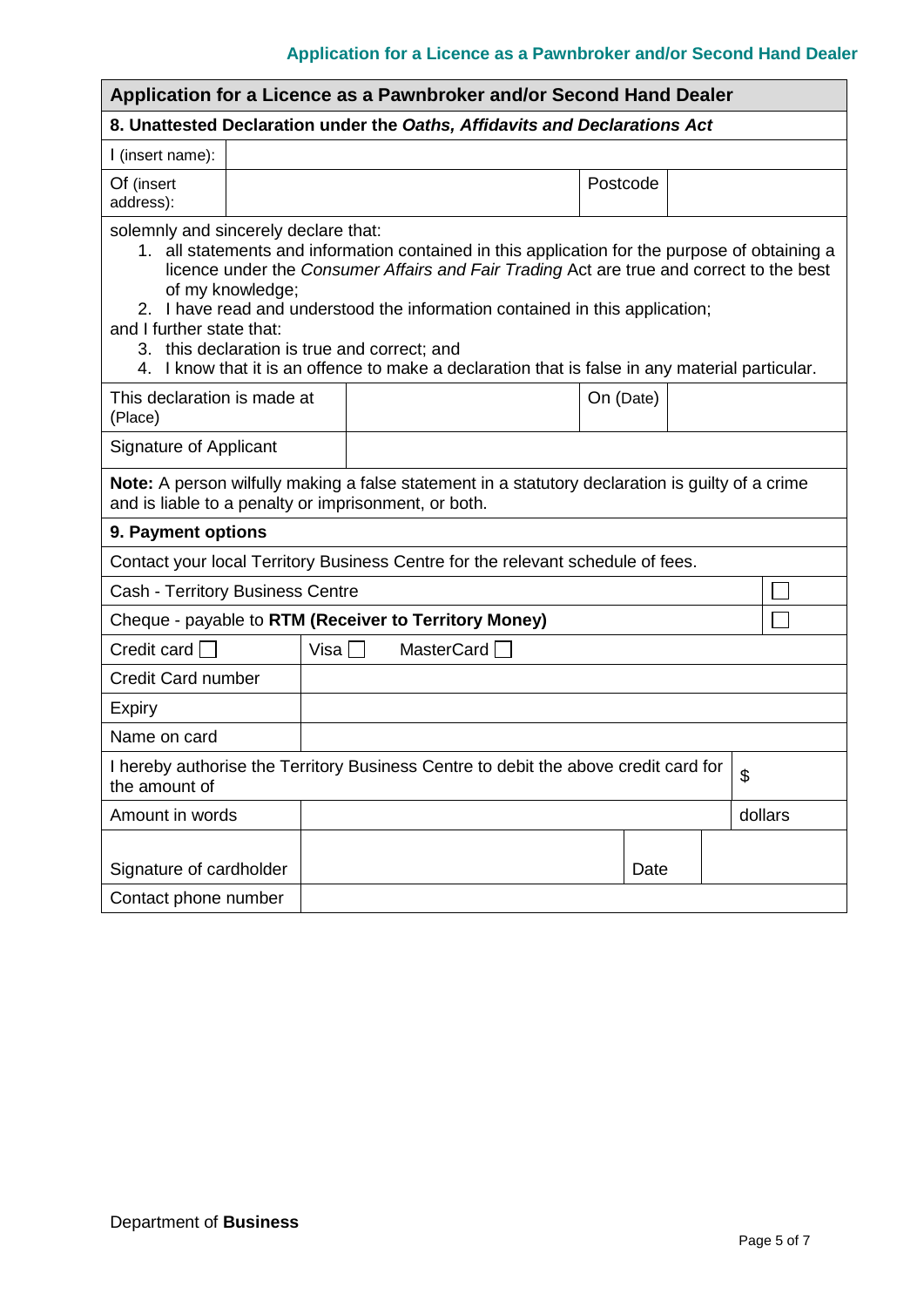| Application for a Licence as a Pawnbroker and/or Second Hand Dealer                                                                                                                                                                             |                                                                                                                                                                                                                                 |  |  |  |  |  |
|-------------------------------------------------------------------------------------------------------------------------------------------------------------------------------------------------------------------------------------------------|---------------------------------------------------------------------------------------------------------------------------------------------------------------------------------------------------------------------------------|--|--|--|--|--|
| 10. Lodgement options                                                                                                                                                                                                                           |                                                                                                                                                                                                                                 |  |  |  |  |  |
| Applications to be lodged at a Territory Business Centre with the prescribed fee.                                                                                                                                                               |                                                                                                                                                                                                                                 |  |  |  |  |  |
| Darwin<br>Ground Floor, Development House<br>76 The Esplanade<br>Darwin<br><b>GPO Box 9800</b><br>Darwin NT 0801<br>t (08) 8982 1700<br>f (08) 8982 1725<br>Toll free 1800 193 111<br>e territory.businesscentre@nt.gov.au                      | Katherine<br>Shop 1, Randazzo Building<br>18 Katherine Terrace<br>Katherine<br>PO Box 9800<br>Katherine NT 0851<br>t (08) 8973 8180<br>f (08) 8973 8188<br>e territory.businesscentre@nt.gov.au                                 |  |  |  |  |  |
| <b>Tennant Creek</b><br>Shop 2, Barkley House<br><b>Cnr Davidson and Paterson Street</b><br><b>Tennant Creek</b><br>PO Box 9800<br><b>Tennant Creek NT 0861</b><br>t (08) 8962 4411<br>f (08) 8982 1725<br>e territory.businesscentre@nt.gov.au | <b>Alice Springs</b><br>Ground Floor, The Green Well Building<br>50 Bath Street<br><b>Alice Springs</b><br>PO Box 9800<br>Alice Springs NT 0871<br>t (08) 8951 8524<br>f (08) 8951 8533<br>e territory.businesscentre@nt.gov.au |  |  |  |  |  |